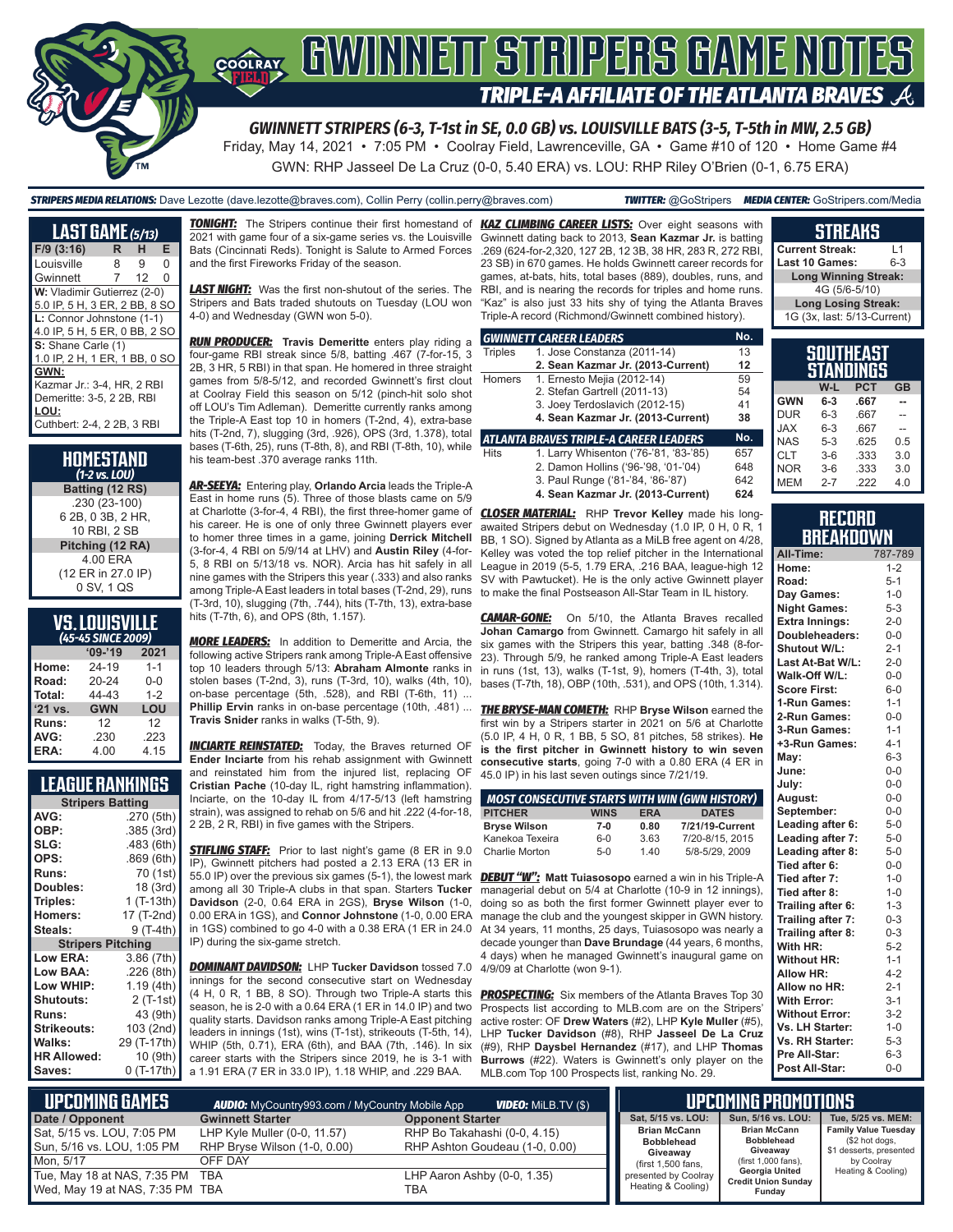

| <b>MANAGER MATT TUIASOSOPO</b>                                                                                                                                                                                                                                                                                                                                                                                                                                                                                                                                   | <b>GWINNETT PLAYERS USED (37 IN 2021)</b>                                                                                                                                                                                                                                                                                                  |
|------------------------------------------------------------------------------------------------------------------------------------------------------------------------------------------------------------------------------------------------------------------------------------------------------------------------------------------------------------------------------------------------------------------------------------------------------------------------------------------------------------------------------------------------------------------|--------------------------------------------------------------------------------------------------------------------------------------------------------------------------------------------------------------------------------------------------------------------------------------------------------------------------------------------|
| Matt Tuiasosopo enters his first season as Gwinnett manager and his third season<br>as a coach in the Atlanta Braves organization in 2021. He was named the seventh<br>manager in team history on 3/30/21. Tuiasosopo is both the youngest manager in<br>team history (age 34) and the first former Gwinnett player to manage the club (hit<br>.221 with 19 HR, 73 RBI in 178 games from 2016-17).                                                                                                                                                               | Pitchers (20):<br>Victor Arano, Chasen Bradford, Thomas Burrows,<br>Jesse Chavez, Tucker Davidson, Jasseel De La Cruz,<br>Carl Edwards Jr., Jay Flaa, Daysbel Hernandez,<br>Mitch Horacek, Connor Johnstone, Nate Jones, Trevor Kelley,<br>Dylan Lee, Chris Martin, Kyle Muller, Sean Newcomb,<br>Edgar Santana, Bryse Wilson, Kyle Wright |
| Tuiasosopo made his managerial debut in 2019 with Class-A Rome, leading the club<br>to a 65-74 record and earning Atlanta's Bobby Cox Award for minor league manager<br>of the year. He was set to return to Rome in 2020, but was reassigned to the Braves<br>Alternate Site at Coolray Field once the MiLB season was cancelled.                                                                                                                                                                                                                               | Position (17):<br>Abraham Almonte, Orlando Arcia, Jaycob Brugman,<br>Johan Camargo, Ryan Casteel, Travis Demeritte,<br>Phillip Ervin, Ryan Goins, Terrance Gore, Ender Inciarte,<br>Sean Kazmar Jr., Carlos Martinez, Jonathan Morales,<br>Yolmer Sanchez, Travis Snider, Riley Unroe, Drew Waters                                         |
| Tuiasosopo's Managerial Career<br>W-L<br><b>PCT</b><br><b>Playoffs</b><br>Games<br>9<br>With Gwinnett (1 Season):<br>$6 - 3$<br>.667<br>0<br>MiLB Career (2 Seasons):<br>139<br>65-74<br>0<br>.468<br>All staff bios available in the 2021 Stripers Media Guide                                                                                                                                                                                                                                                                                                  | Italics = Player not currently with Gwinnett                                                                                                                                                                                                                                                                                               |
| EJECTIONS (0)<br>Date/Inning<br>Player/Coach<br><b>Umpire</b><br>None                                                                                                                                                                                                                                                                                                                                                                                                                                                                                            | <b>BASS-LANTA</b><br>Including MLB rehab assignments, 9 players have played for both Gwinnett and<br>Atlanta in 2021:<br><b>INF Johan Camargo</b><br>OF Ender Inciarte (Rehab)<br>RHP Nate Jones<br>INF Sean Kazmar Jr.                                                                                                                    |
| TEAM DEFENSE (5TH IN TRIPLE-A EAST)<br><b>TC</b><br>E<br><b>PCT</b><br><b>PO</b><br>A<br><b>DP</b><br>G<br>345<br>252<br>.986<br>9<br>5<br>88<br>6<br><b>ATT</b><br><b>PCT</b><br><b>PB</b><br>W-L<br><b>Catchers</b><br><b>SB</b><br>$\mathsf{cs}$<br>Casteel<br>$\mathbf{1}$<br>0<br>$\mathbf{1}$<br>.000<br>$\mathbf{1}$<br>$1 - 1$<br>3<br>0<br>3<br>Martinez<br>.000<br>$\mathbf{1}$<br>$2 - 1$<br>$\overline{1}$<br>0<br>$\mathbf{1}$<br>0<br>Morales<br>.000<br>$3 - 1$<br>$\overline{0}$<br>5<br>5<br>$\overline{2}$<br>Total:<br>.000<br>$6-3$          | RHP Chris Martin (Rehab)<br><b>LHP Sean Newcomb</b><br>RHP Edgar Santana<br><b>RHP Kyle Wright</b><br>RHP Bryse Wilson                                                                                                                                                                                                                     |
| Outfield Assists (2):<br>Almonte (1), Inciarte (1)                                                                                                                                                                                                                                                                                                                                                                                                                                                                                                               | <b>BRAVES ON REHAB</b>                                                                                                                                                                                                                                                                                                                     |
| Pitcher Pickoffs (0):<br><b>Catcher Pickoffs (1):</b><br>Casteel (1)                                                                                                                                                                                                                                                                                                                                                                                                                                                                                             | Two Atlanta players have been assigned to rehab with Gwinnett in 2021.<br>Player<br><b>Rehab Dates</b><br><b>Injury</b><br><b>RHP Chris Martin</b><br>Right Shoulder Inflammation (4/7)<br>$5/5 - 5/11$<br>Strained Left Hamstring (4/17)<br>$5/6 - 5/12$<br>OF Ender Inciarte                                                             |
| <b>STARTS</b><br><b>By Batting Order</b><br>Inciarte (6), Waters (3)<br>1:<br>2:<br>Goins (4), Waters (3), Arcia (2)<br>3:<br>Arcia (7), Camargo (2)<br>Camargo (4), Demeritte (3), Almonte (1), Kazmar Jr. (1)<br>4:<br>Almonte (5), Demeritte (2), Sanchez (1), Snider (1)<br>5:<br>Sanchez (3), Goins (2), Snider (2), Almonte (1), Ervin (1)<br>6:<br>Ervin (4), Kazmar Jr. (2), Goins (1), Sanchez (1), Snider (1)<br>7:<br>Morales (3), Sanchez (3), Brugman (1), Goins (1), Martinez (1)<br>8:<br>Casteel (2), Martinez (2), Morales (1), Unroe (1)<br>9: |                                                                                                                                                                                                                                                                                                                                            |
| Pitcher Spot (3)<br><b>By Position</b>                                                                                                                                                                                                                                                                                                                                                                                                                                                                                                                           | <b>LAST AT-BAT WINS (2)</b>                                                                                                                                                                                                                                                                                                                |
| C: Morales (4), Martinez (3), Casteel (2)<br>1B: Camargo (4), Kazmar Jr. (2), Snider (2), Unroe (1)                                                                                                                                                                                                                                                                                                                                                                                                                                                              | The Stripers are 2-0 in games decided in the last at-bat in 2021.                                                                                                                                                                                                                                                                          |
| <b>2B:</b> Goins (7), Sanchez (2)<br>3B: Sanchez (6), Camargo (2), Kazmar Jr. (1)<br><b>SS:</b> Arcia (8), Goins (1)<br>LF: Ervin (3), Demeritte (2), Waters (2), Almonte (1), Snider (1)<br>CF: Inciarte (5), Waters (3), Ervin (1)<br>RF: Almonte (5), Demeritte (2), Ervin (1), Waters (1)<br>DH: Almonte (1), Arcia (1), Brugman (1), Demeritte (1), Inciarte (1), Snider (1)                                                                                                                                                                                | Date/Opponent<br><b>Score</b><br><b>Game-Winning Play</b><br>5/4 at Charlotte<br>10-9 (12th)<br>Almonte scores on E4 (Reynolds)<br>5/9 at Charlotte<br>Johan Camargo RBI single<br>12-9 (10th)                                                                                                                                             |
|                                                                                                                                                                                                                                                                                                                                                                                                                                                                                                                                                                  |                                                                                                                                                                                                                                                                                                                                            |
| VS.2021 OPPONENTS<br>Home<br>Road<br>Total<br>Home<br>Road<br><b>Total</b>                                                                                                                                                                                                                                                                                                                                                                                                                                                                                       |                                                                                                                                                                                                                                                                                                                                            |
| <b>CHA</b><br>COL<br>$0-0$<br>$5 - 1$<br>$0-0$<br>$0-0$<br>$0-0$<br>5-1<br><b>DUR</b><br>$0-0$<br>$0-0$<br>LOU<br>$0-0$<br>$1 - 1$<br>$0-0$<br>$1 - 1$<br>$1 - 2$<br><b>MW DIV</b><br>$0-0$<br>$1 - 2$<br>JAX<br>$0-0$<br>$0-0$<br>$0-0$<br>MEM<br>$0-0$<br>$0-0$<br>$0-0$<br><b>NAS</b><br>$0-0$<br>$0-0$<br>$0-0$<br><b>NOR</b><br>$0-0$<br>$0-0$<br>0-0                                                                                                                                                                                                       | *Denotes "walk-off" win                                                                                                                                                                                                                                                                                                                    |
| <b>SE DIV</b><br>$0-0$<br>5-1<br>$5-1$                                                                                                                                                                                                                                                                                                                                                                                                                                                                                                                           |                                                                                                                                                                                                                                                                                                                                            |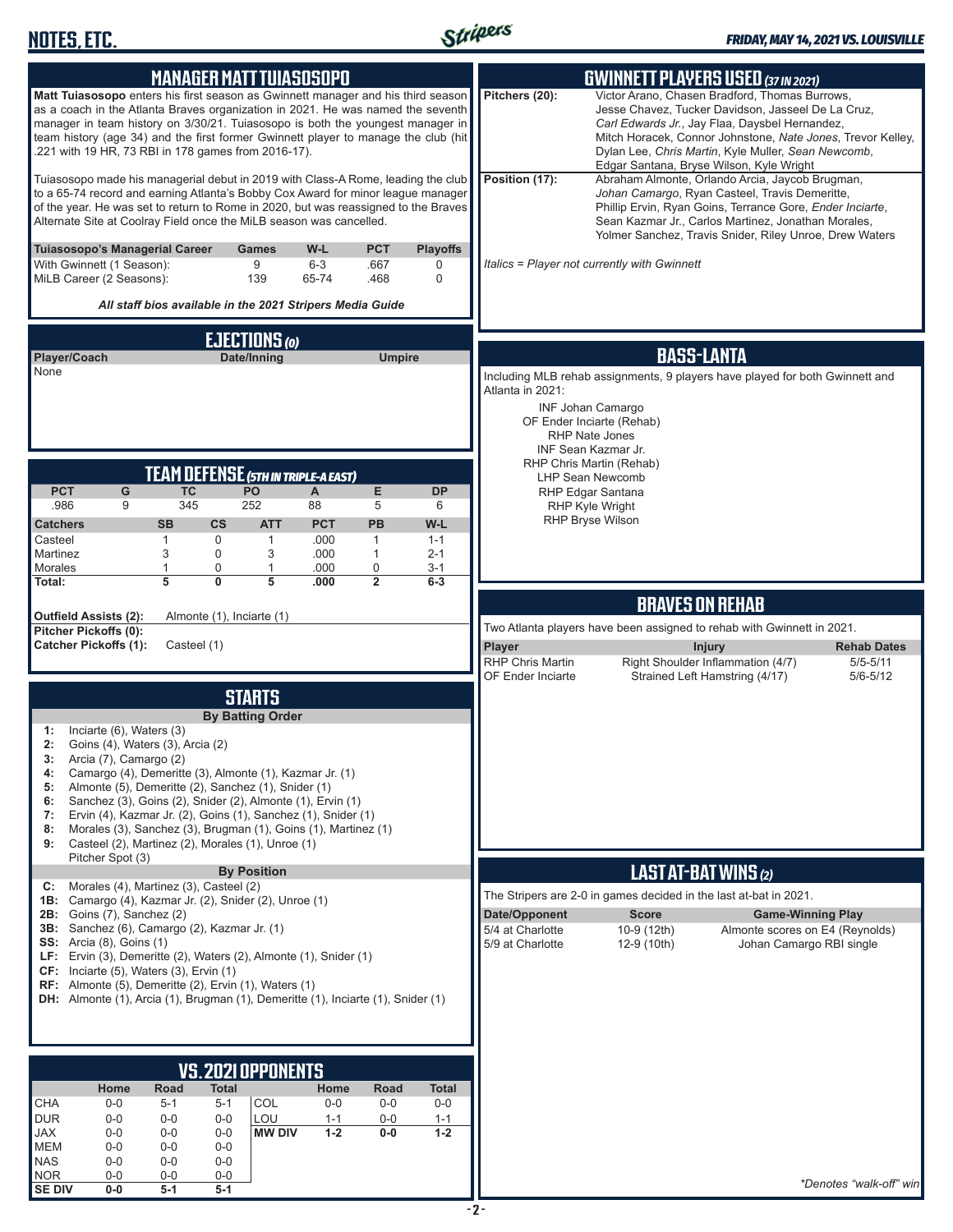# **STARTING PITCHER**



**ON BRAVES 40-MAN ROSTER**

#### *FRIDAY, MAY 14, 2021 VS. LOUISVILLE*

# **60****JASSEEL DE LA CRUZ**

**B/T:** R/R **BORN:** 6/26/97 in Hato Mayor, Dominican Republic (Age 23)<br>**HT:** 6-1 **ACQUIRED:** Signed by the Atlanta Braves as a non-drafted f **HT:** 6-1 **ACQUIRED:** Signed by the Atlanta Braves as a non-drafted free agent **WT:** 200 (6/1/15). **BIO ON PAGE 38 OF MEDIA GUIDE**

*TONIGHT'S START:* De La Cruz makes his first start (3rd appearance) this season in game four of this six-game series vs. Louisville. He is 0-0 with a 5.40 ERA (1 ER in 1.2 IP) in two relief appearances during his Triple-A debut with Gwinnett, including one outing already this series (1.0 IP, 1 SO on 5/11).

*PROSPECTING:* De La Cruz is currently ranked as the Atlanta Braves' No. 9 prospect by MLB.com and No. 13 prospect by *Baseball America*.

*2021 SEASON:* Was a member of the Stripers' Opening Night roster ... Debuted in relief on 5/5 at Charlotte (0.2 IP, 2 H, 1 ER, 1 HR, 1 SO) ... Scratched from his first Triple-A start on 5/8 at Charlotte, as he was recalled by Atlanta ... Did not make his MLB debut with the Braves before being optioned back to Gwinnett on 5/10.

*2021 SPRING TRAINING:* Went 0-0 with a 13.50 ERA (3 ER in 2.0 IP, 3 H, 3 BB, 3 SO) and one save in two relief outings before being optioned to Gwinnett on 3/12.

*2020 SEASON:* Was a member of Atlanta's 60-man player pool and spent the majority of the season at the Alternate Site in Gwinnett ... Recalled by the Braves for the first time in his career on 9/15, but did not make his MLB debut (optioned on 9/16).

*CAREER ACCOLADES:* **2019:** Florida State League Pitcher of the Week on 5/19 after tossing the first no-hitter in Advanced-A Florida FireFrogs history on 5/18 vs. Jupiter (9.0 IP, 2 BB, 4 SO, 89 pitches in 12-0 win).

| <b>DE LA CRUZ'S OVERALL STATS</b> |                                                                     |         |            |      |           |           |           |            |        |
|-----------------------------------|---------------------------------------------------------------------|---------|------------|------|-----------|-----------|-----------|------------|--------|
| Year                              | Team                                                                | W-L     | <b>ERA</b> | G/GS | <b>HR</b> | <b>BB</b> | <b>SO</b> | <b>BAA</b> | WHIP I |
|                                   | 2021 Gwinnett (AAA)                                                 | $0 - 0$ | 5.40       | 2/0  |           |           |           | .286       | 1.20   |
|                                   | MiLB Career:<br>78/50<br>$16-17$<br>262<br>3.64<br>18<br>124<br>223 |         |            |      |           |           | 1 24      |            |        |
| MLB Career:                       |                                                                     | $0 - 0$ | $-$        | 0/0  |           |           |           | ---        | ---    |

**Home:** 0-0, 0.00 ERA (1G) **Vs. LHB:** .000 BAA, 0 HR<br>**Road:** 0-0, 13.50 ERA (1G) **Vs. RHB:** .333 BAA, 1 HR 0-0, 13.50 ERA (1G)

*DE LA CRUZ'S 2021 SPLITS (WITH GWINNETT)*

*DE LA CRUZ VS. LOUISVILLE* **W-L ERA G GS IP H ER HR BB SO 2021:** 0-0 0.00 1 0 1.0 0 0 0 0 1

**Career:** 0-0 0.00 1 0 1.0 0 0 0 0 1

| <b>DE LA CRUZ'S HIGHS &amp; LOWS</b> |                                               |                                  |  |  |  |  |  |  |  |
|--------------------------------------|-----------------------------------------------|----------------------------------|--|--|--|--|--|--|--|
|                                      | <b>Career (MiLB and MLB)</b><br><b>Season</b> |                                  |  |  |  |  |  |  |  |
| IP:                                  | 1.0 (5/11 vs. LOU)                            | 9.0 (5/18/19, FLA vs. JUP)       |  |  |  |  |  |  |  |
| SO:                                  | 1 (2x, last: 5/11 vs. LOU                     | 10 (7/7/19, MIS vs. BLX)         |  |  |  |  |  |  |  |
| BB:                                  |                                               | 5 (3x, last: 7/15/19, MIS @ JAX) |  |  |  |  |  |  |  |
| H:                                   | $2(5/5)$ $\omega$ CLT)                        | 9 (8/4/18, ROM @ GVL)            |  |  |  |  |  |  |  |
| ER:                                  | 1 $(5/5)$ @ CLT)                              | 8 (7/4/18, ROM @ ASH)            |  |  |  |  |  |  |  |
| Low-Hit CG:                          |                                               | 0 Hits (5/18/19, FLA vs. JUP)    |  |  |  |  |  |  |  |
| Low-ER CG: --                        |                                               | 0 Runs (5/18/19, FLA vs. JUP)    |  |  |  |  |  |  |  |

| DE LA CRUZ AT THE PLATE |       |     |   |            |    |    |           |            |           |           |
|-------------------------|-------|-----|---|------------|----|----|-----------|------------|-----------|-----------|
|                         | AVG.  | AB. | R | н          | 2B | 3B | <b>HR</b> | <b>RBI</b> | <b>BB</b> | <b>SO</b> |
| 2021:                   |       |     |   |            |    |    |           |            |           |           |
| MiLB Career:            | .063  | 16  |   |            |    |    |           |            |           |           |
| <b>IMLB Career:</b>     | $---$ |     |   | $^{\circ}$ |    |    |           |            |           |           |

*DE LA CRUZ'S 2021 STARTS (ALL LEVELS)* **Team Date/Opp. Result IP H R ER HR BB SO NP-S Opp. Starter Result Notes**

| <b>STRIPERS STARTING PITCHERS</b> |         |            |    |    |          |                        |                                                                           |
|-----------------------------------|---------|------------|----|----|----------|------------------------|---------------------------------------------------------------------------|
| <b>Pitcher</b>                    | W-L     | <b>ERA</b> | GS | QS | Team W-L | <b>Run Support</b>     | <b>Last Gwinnett Start</b>                                                |
| Davidson, Tucker                  | $2 - 0$ | 0.64       |    |    | $2 - 0$  | 8.00 RPG (16 Tot.)     | 5/12 vs. LOU (W, 2): 7.0 IP, 4 H, 0 R, 1 BB, 8 SO (97p/67s)               |
| De La Cruz, Jasseel               | 0-0     | $-1$       |    |    | $0-0$    | $0.00$ RPG $(0)$ Tot.) | $---$                                                                     |
| Johnstone, Connor                 | $1 - 1$ | 5.00       |    |    | $1 - 1$  | 4.50 RPG (9 Tot.)      | 5/13 vs. LOU (L, 1): 4.0 IP, 5 H, 5 R, 5 ER, 0 BB, 3 SO, 2 HR (63p/43s)   |
| Muller, Kyle                      | $0-0$   | 11.57      |    |    | $2 - 0$  | 4.00 RPG (8 Tot.)      | 5/9 at CLT (ND): 4.0 IP, 7 H, 4 R, 3 ER, 3 BB, 6 SO, 1 HR, 1 WP (84p/52s) |
| Wilson, Bryse                     | 1-0     | 0.00       |    |    | 1-0      | 2.00 RPG (2 Tot.)      | 5/6 at CLT (W, 1): 5.0 IP, 4 H, 0 R, 1 BB, 5 SO (81p/58s)                 |
| Wright, Kyle                      | $0 - 2$ | 5.40       |    |    | $0 - 2$  | 0.50 RPG (1 Tot.)      | 5/11 vs. LOU (L, 2): 5.0 IP, 6 H, 3 R, 3 ER, 2 BB, 5 SO (89p/56s)         |
| Total:                            | $4 - 3$ | 4.20       |    |    | $6 - 3$  | 4.00 RPG (36 Tot.)     |                                                                           |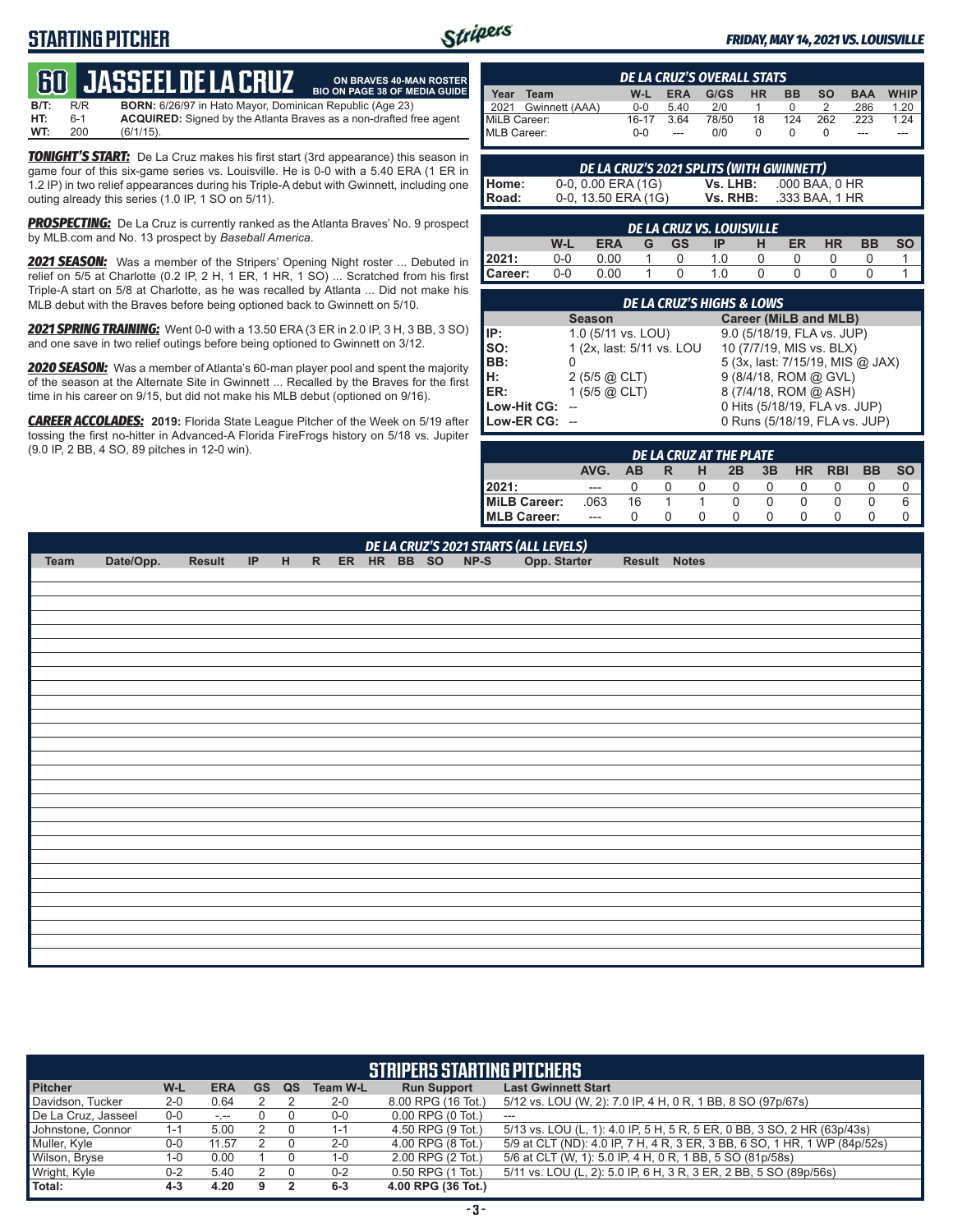

| <b>RELIEF SUMMARY (CURRENT STRIPERS ONLY)</b> |         |            |   |           |            |               |              |                                                                  |                         |
|-----------------------------------------------|---------|------------|---|-----------|------------|---------------|--------------|------------------------------------------------------------------|-------------------------|
| <b>Pitcher</b>                                | W-L     | <b>ERA</b> | G | <b>GF</b> | <b>HLD</b> | <b>SV/OPP</b> | <b>IR/RS</b> | <b>Last Gwinnett Relief Outing</b>                               | <b>Scoreless Streak</b> |
| Arano, Victor                                 | $0-0$   | 4.50       |   |           | 0          | 0/1           | 0/0          | 5/11 vs. LOU: 1.0 IP, 2 H, 0 R, 0 BB, 2 SO (14p/10s)             | 1G (1.0 IP)             |
| Bradford, Chasen                              | $0 - 0$ | 2.70       |   |           |            | 0/0           | 2/2          | 5/12 vs. LOU: 1.0 IP, 0 H, 0 R, 0 BB, 1 SO (9p/6s)               | 2G (3.0 IP)             |
| Burrows, Thomas (L)                           | $0 - 0$ | 1.80       |   |           | $\Omega$   | 0/0           | 0/0          | 5/11 vs. LOU: 1.0 IP, 1 H, 1 R, 1 ER, 2 BB, 0 SO (24p/14s)       | 0G                      |
| Chavez. Jesse                                 | $0 - 0$ | 3.60       |   |           |            | 0/0           | 0/0          | 5/13 vs. LOU: 2.0 IP, 3 H, 2 R, 2 ER, 0 BB, 2 SO (26p/20s)       | 0G                      |
| De La Cruz, Jasseel                           | $0 - 0$ | 5.40       |   |           | 0          | 0/0           | 0/0          | 5/11 vs. LOU: 1.0 IP, 0 H, 0 R, 0 BB, 1 SO (9p/7s)               | 1G (1.0 IP)             |
| Flaa, Jay                                     | $0 - 0$ | 0.00       |   |           | $\Omega$   | 0/0           | 0/0          | 5/13 vs. LOU: 1.0 IP, 1 H, 0 R, 0 BB, 2 SO (21p/13s)             | 1G (1.0 IP)             |
| Hernandez, Daysbel                            | $0 - 0$ | 3.86       | 3 |           |            | 0/0           | 1/0          | 5/13 vs. LOU: 1.0 IP, 0 H, 1 R, 1 ER, 2 BB, 1 SO, 1 WP (28p/18s) | 0G                      |
| Horacek. Mitch (L)                            | $0 - 0$ | 9.00       |   |           | 0          | 0/0           | 0/0          | 5/9 at CLT: 1.0 IP, 1 H, 1 R, 1 ER, 1 BB, 1 SO (22p/14s)         | 0G                      |
| Johnstone, Connor                             | $0 - 0$ | 0.00       |   |           | 0          | 0/0           | 3/3          | 5/4 at CLT: 3.0 IP, 1 H, 0 R, 0 BB, 1 SO (27p/18s)               | 1G (3.0 IP)             |
| Kelley, Trevor                                | $0 - 0$ | 0.00       |   |           | 0          | 0/0           | 0/0          | 5/12 vs. LOU: 1.0 IP, 0 H, 0 R, 1 BB, 1 SO (17p/11s)             | 1G (1.0 IP)             |
| Lee, Dylan (L)                                | $1 - 0$ | 0.00       |   |           | U          | 0/0           | 0/0          | 5/9 at CLT: 2.0 IP, 2 H, 0 R, 0 BB, 2 SO (29p/22s)               | 1G (2.0 IP)             |
| Rodriguez, Jose                               | $0 - 0$ | $-1 - 1$   |   |           | $\Omega$   | 0/0           | 0/0          | $---$                                                            |                         |
| Santana, Edgar                                | $1 - 0$ | 13.50      | 2 | 0         | 0          | 0/1           | 0/0          | 5/13 vs. LOU: 1.0 IP, 0 H, 0 R, 0 BB, 1 SO (13p/11s)             | 0G                      |

| STRIPERS PITCHING BREAKDOWN |         |            |      |                        |    |           |    |           |                       |
|-----------------------------|---------|------------|------|------------------------|----|-----------|----|-----------|-----------------------|
|                             | W-L     | <b>ERA</b> |      | R                      | ER | <b>HR</b> | BB | <b>SO</b> | <b>BAA</b>            |
| Starters:                   | $4 - 3$ | 4.20       | 45.0 | 24                     | 21 | 6         | 16 | 50        | .249                  |
| Relievers:                  | $2 - 0$ | 3.46       | 39.0 | 19                     | 15 | 4         | 13 | 53        | $.199$ $\blacksquare$ |
| l Total:                    | $6 - 3$ | 3.86       | 84.0 | 43                     | 36 | 10        | 29 | 103       |                       |
| Saves/Opp: 0/2 (00.0%)      |         | Holds: 3   |      | IR/Scored: 6/5 (83.3%) |    |           |    |           |                       |

### *VICTOR ARANO - RHP - #54:*

- **• 2021 with Atlanta:** Recalled on 5/8, but did not pitch ... Optioned on 5/10.
- **• Spring Training:** 0-1, 34.71 ERA, .538 BAA, 1 SV in 3G with Atlanta.
- **• 2020:** Was a member of Philadelphia's 60-man player pool, but spent the entire year at the Alternate Site in Lehigh Valley ... DFA'd by the Phillies on 1/18.
- **• 2019:** Limited to just 6G with Triple-A Lehigh Valley (2-0, 0.00 ERA in 3G) and Philadelphia (1-0, 3.86 ERA in 3G) ... Was on injured list from 4/20-end of season (right elbow inflammation).
- **• Acquired:** Claimed off waivers from Philadelphia (1/22/21) ... Originally signed by the Los Angeles Dodgers as a non-drafted free agent (4/4/13).
- **• MLB Career:** 3-2, 2.65 ERA, .224 BAA, 3 SV in 73G with Philadelphia (2017-19).

### *CHASEN BRADFORD - RHP - #28:*

- **• Spring Training:** Did not pitch in Atlanta's MLB camp.
- **• 2020:** Re-signed by Seattle to an MiLB deal on 1/15, but was not included on the Mariners' 60-man player pool ... Did not play.
- **• 2019:** Split time between Seattle (0-0, 4.86 ERA, 1 SV in 12G) and Triple-A Tacoma (0-0, 6.75 ERA, 1 SV in 5G).
- **• Acquired:** MiLB FA (3/15/21) ... Originally the New York Mets' 35th round pick in 2011 out of the University of Central Florida.
- **• MLB Career:** 7-0, 3.89 ERA, .253 BAA, 1 SV in 86G with NYM, SEA (2017-19).

### *THOMAS BURROWS - LHP - #49:*

- **• MLB.com Prospect Rankings:** #22 (Braves Top 30).
- **• Spring Training:** 0-1, 6.75 ERA, .222 BAA, 0 SV in 4G with Atlanta.
- **• 2020:** Was an NRI to Braves Spring Training, but not included on 60-man player pool ... Did not play.
- **• 2019:** Went 2-4 with a 4.42 ERA, .221 BAA, and 7 saves (7-for-9) in 43G between Double-A Mississippi and Gwinnett ... Stranded 16 of 17 inherited runners with the Stripers (94.1%) ... Won Atlanta's Bill Lucas Award for community service.
- **• Acquired:** Via trade with Seattle (1/11/17) ... Originally the Mariners' 4th-round pick in 2016 out of the University of Alabama.

### *JESSE CHAVEZ - RHP - #40:*

- **• Spring Training:** 0-0, 14.54 ERA, .429 BAA, 0 SV in 5G with the Los Angeles Angels ... Released on 3/25.
- **• 2020:** Logged 18G with Texas, going 0-0 with a 6.88 ERA and .303 BAA.
- **• 2019:** In 48G (9 starts) with Texas, went 3-5 with a 4.85 ERA, .267 BAA, and 1 save. **• Acquired:** MiLB FA (4/17/21) ... Originally Texas's 42nd round pick in 2002 out of Riverside Community College (Riverside, CA).
- **• MLB Career:** 41-58, 4.52 ERA, .266 BAA, 8 SV in 481G with PIT, ATL, KC, TOR, OAK, LAD, LAA, TEX, CHC (2008-20) ... Made his lone MLB Postseason appearance with the Cubs in 2018 NL Wild Card Game (1.0 IP, 1 H, 0 R, 0 SO).

#### *JAY FLAA - RHP - #45:*

- **• 2021 with BAL:** Contract selected by Baltimore on 4/26 and made his MLB debut on 4/27 vs. the NY Yankees (1.1 IP, 2 BB, 1 SO, struck out Aaron Judge) ... Optioned on 4/28, appeared in 1G with Triple-A Norfolk (0-0, 16.20) ... DFA'd on 5/8.
- **• Spring Training:** 0-0, 3.38 ERA, .200 BAA, 0 SV in 3G with Baltimore.
- **• 2020:** Was not on Baltimore's 60-man player pool, did not play.
- **• 2019:** Went 2-5 with a 4.69 ERA, .256 BAA, and 5 SV in 40G (3 starts) between Double-A Bowie and Norfolk (2-3, 5.24 ERA, 4 SV in 29G during Triple-A debut).
- **• Acquired:** Claimed off waivers from Baltimore (5/11/21) ... Originally the Orioles' 6th-round pick in 2015 out of North Dakota State University (Fargo, ND).
- **• MLB Career:** 0-0, 0.00 ERA, .000 BAA, 0 SV in 1G with Baltimore (2021).

### *DAYSBEL HERNANDEZ - RHP - #36:*

- **• MLB.com Prospect Ranks:** #17 (Braves Top 30).
- **• Spring Training:** 0-0, 9.00 ERA, .353 BAA, 0 SV in 6G with Atlanta.
- **• 2020:** Was not on the Braves' 60-man player pool ... Participated in Atlanta's Instructional League at Coolray Field in October.
- **• 2019:** Spent the entire season with Advanced-A Florida, going 5-2 with a 1.71 ERA, .184 BAA, and 7 SV (7-for-10) in 35G ... Named an MiLB.com Braves Org. All-Star. **• Acquired:** NDFA (9/13/17) out of Sandino, Cuba.

### *MITCH HORACEK - LHP - #59:*

- **• Spring Training:** Did not pitch in Atlanta's MLB camp.
- **• 2020:** Signed with Minnesota, but was not on the Twins' 60-man player pool.
- **• 2019:** Pitched for both Double-A Hartford (4-0, 2.48 ERA in 34G) and Triple-A
- Albuquerque (1-1, 18.75 ERA in 12G) in the Colorado Rockies organization. **• Acquired:** MiLB FA (3/25/21) ... Originally Baltimore's 9th-round pick in 2013 out of Dartmouth College (Hanover, NH).

#### *TREVOR KELLEY - RHP - #43:*

- **• Spring Training:** Did not pitch in Chicago Cubs' MLB camp ... Released on 4/23.
- **• 2020:** Pitched in 4G with Philadelphia, going 0-0 with a 10.80 ERA ... Outrighted on 8/14 and spent the rest of the season at the Phillies Alternate Site.
- **• 2019:** In 52G with Triple-A Pawtucket, went 5-5 with a 1.79 ERA, .216 BAA, and 12 SV ... Was an International League Midseason and Postseason All-Star and a *Baseball America* Triple-A All-Star ... Led IL in appearances and was T-1st in saves ... Made MLB debut on 7/2 at Toronto and logged 10G with Boston (0-3, 8.64 ERA).
- **• Acquired:** MiLB FA (4/28/21) ... Originally Boston's 36th-round pick in 2015 out of the University of North Carolina at Chapel Hill.
- **• MLB Career:** 0-3, 9.26 ERA, .347 BAA, 0 SV in 14G with BOS (2019), PHI (2020).

### *DYLAN LEE - LHP - #58:*

- **• 2021:** Earned the win in his Stripers' debut on 5/4 at Charlotte (2.0 IP, 1 H, 1 R, 0 ER, 0 BB, 3 SO in 10-9 win in 12 innings).
- **• Spring Training:** 0-0, 0.00 ERA, 0 SV in 2G with Miami ... Released on 3/29.
- **• 2020:** Was a non-roster invite to Marlins Spring Training, but was not on Miami's 60-man player pool ... Did not play.
- **• 2019:** Logged 45G between Double-A Jacksonville (0-3, 1.91 ERA, .176 BAA, 13 SV in 32G) and Triple-A New Orleans (1-3, 4.71 ERA, .329 BAA, 0 SV in 13G).
- **• Acquired:** MiLB FA (4/15/21) ... Originally Miami's 10th-round pick in 2016 out of Cal State Fresno (Fresno, CA).

### *JOSE RODRIGUEZ - RHP - #53:*

- **• Spring Training:** Was a free agent and did not pitch for a club.
- **• 2020:** Spent most of the year at the LA Angels' Alternate Site at Long Beach State Selected on 8/1 and appeared once in relief, 8/2 vs. Houston (1.2 IP, 2 H, 0 R, 1 BB) ... DFA'd on 8/10, outrighted on 8/13.
- **• 2019:** Made his MLB debut with the Angels (0-1, 2.75 ERA in 9G, 1 start) ... Between Double-A Mobile and Triple-A Salt Lake, went 3-5 with a 6.57 ERA in 23G (7 starts).
- **• Acquired:** MiLB FA (4/21/21) ... Originally signed by the Angels as a NDFA on 12/3/12 out of Bolivar, Venezuela.
- **• MLB Career:** 0-1, 2.53 ERA, .238 BAA in 10G (1 start) with LA Angels (2019-20).

### *EDGAR SANTANA - RHP - #37:*

- **• 2021:** Recalled from the Alternate Training Site on 4/30 ... In 4G with Atlanta, went 0-0 with a 6.00 ERA (2 ER in 3.0 IP) ... Optioned to Gwinnett on 5/7 ... Won his Stripers debut on 5/9 at CLT despite a blown save (1.0 IP, 2 H, 3 ER, 1 HR).
- **• Spring Training:** 0-0, 10.80 ERA, .323 BAA, 0 SV in 7G with Pittsburgh ... Optioned to the Pirates' Alternate Site on 3/23, DFA'd on 4/5.
- **• Injury Report:** Didn't pitch in affiliated baseball from 2019-20 ... Underwent right elbow UCL reconstruction surgery in March 2019.
- **• Acquired:** Via trade with Pittsburgh (4/9/21) ... Originally signed by Pittsburgh as a NDFA (10/12/13) out of Puerto Plata, Dominican Republic.
- **• MLB Career:** 3-4, 3.40 ERA, .243 BAA, 0 SV in 92G with PIT, ATL (2017-18, 2020).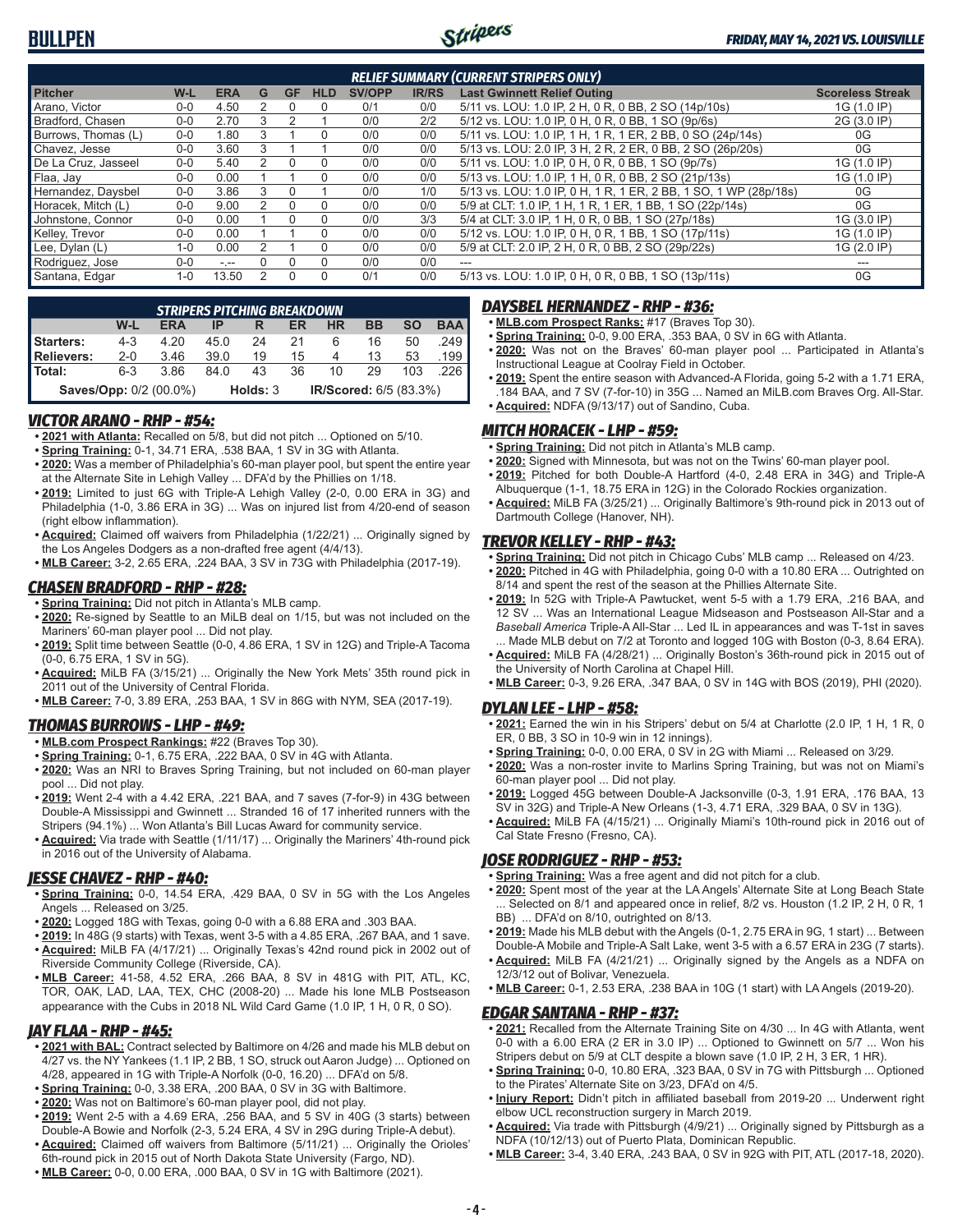#### Stripers **OFFENSE** *FRIDAY, MAY 14, 2021 VS. LOUISVILLE TOTAL:* .270, 17 HR, .869 OPS *RISP:* .308, 4 HR, .891 OPS *RUNS/INNING: 1 2 3 4 5 6 7 8 9 X TOT Vs. LHP:* .258, 9 HR, .885 OPS *RISP/2O:* .234, 1 HR, .674 OPS **Stripers:** 10 6 4 3 6 8 7 10 10 6 70 **Opponents:** 9 2 6 6 2 1 6 5 4 2 43 *Vs. RHP:* .278, 8 HR, .858 OPS *LOADED:* .176, 1 HR, .578 OPS

|               |                |    |                |           |          |   |          | <b>HOME RUNS</b>       |                                                     |                | <b>MULTI-GAMES</b> |           |
|---------------|----------------|----|----------------|-----------|----------|---|----------|------------------------|-----------------------------------------------------|----------------|--------------------|-----------|
| <b>Player</b> | 1 <sub>R</sub> | 2R | 3R             | <b>GS</b> | Tot.     |   |          | Off LH Off RH Team W-L | <b>Last HR with Gwinnett</b>                        | Hit            | <b>RBI</b>         | <b>HR</b> |
| Almonte       |                |    | 0              |           |          | 0 |          | $1 - 0$                | 5/7/21 at CLT, GS (RH Felix Paulino)                | $\overline{2}$ | 3                  |           |
| Arcia         |                |    | 0              | 0         | 5        | 4 |          | $2 - 1$                | 5/9/21 at CLT, 1R (LH Hunter Schryver), 3rd of Game | 3              | $\overline{2}$     |           |
| Brugman       | 0              |    | 0              |           | 0        |   | 0        | $0 - 0$                |                                                     | $\Omega$       | $\Omega$           | $\Omega$  |
| Camargo       | $\overline{2}$ |    |                | 0         | 3        | 3 | 0        | $1 - 1$                | 5/8/21 at CLT, 1R (LH Nik Turley), 2nd of Game      | $\overline{2}$ | 2                  |           |
| Casteel       | $\Omega$       |    | 0              | 0         | 0        | 0 | $\Omega$ | $0 - 0$                |                                                     | $\overline{2}$ | $\Omega$           |           |
| Demeritte     | 2              | 2  | $\Omega$       | 0         | 4        | 2 | 2        | $4 - 0$                | 5/12/21 vs. LOU, 1R (RH Tim Adleman)                | 3              | 2                  | 0         |
| Ervin         |                |    | 0              | 0         | 0        | 0 | 0        | $0 - 0$                |                                                     |                |                    | 0         |
| Goins         |                |    | 0              |           |          |   | 0        | $1 - 0$                | 5/4/21 at CLT, 1R (LH Kyle Kubat)                   | 3              |                    | 0         |
| Gore          |                |    | 0              | 0         | 0        | 0 | 0        | $0 - 0$                |                                                     |                | $\Omega$           |           |
| Inciarte      | $\Omega$       |    | $\Omega$       | 0         | N        | 0 | $\Omega$ | $0 - 0$                | ---                                                 | $\Omega$       | $\Omega$           | $\Omega$  |
| Kazmar Jr.    | $\mathbf{0}$   |    | 0              | 0         |          | 0 |          | $0 - 1$                | 5/13/21 vs. LOU, 2R (RH Vladimir Gutierrez)         |                |                    | 0         |
| Martinez      | 0              |    | 0              |           | 0        |   | 0        | $0 - 0$                |                                                     | $\overline{2}$ |                    | 0         |
| Morales       |                |    |                | 0         |          | 0 |          | $1 - 0$                | 5/7/21 at CLT, 3R (RH Joe De Carlo)                 |                |                    | $\Omega$  |
| Sanchez       | 0              |    | 0              | 0         | $\Omega$ | 0 | $\Omega$ | $0 - 0$                |                                                     | $\overline{2}$ |                    | 0         |
| Snider        |                |    | $\Omega$       | 0         |          | 0 |          | $1 - 0$                | 5/7/21 at CLT, 1R (RH Felix Paulino)                | $\Omega$       | $\Omega$           | 0         |
| Unroe         |                |    | $\Omega$       | 0         | 0        | 0 | $\Omega$ | $0 - 0$                | 7/19/19 vs. ROC, 1R (RH Drew Hutchison)             | 0              | $\mathbf 0$        | $\Omega$  |
| Waters        |                |    | 0              |           | 0        | 0 | 0        | $0-0$                  | 8/31/19 at DUR, 1R (LH Josh Fleming)                | $\overline{2}$ | $\mathbf 0$        | 0         |
| Total:        | 10             |    | $\overline{2}$ |           | 17       |   |          |                        |                                                     |                |                    |           |

#### *HOME RUN VARIANTS*

**Back-to-Back Homers (1x):**

Almonte (GS) / Snider, 5/7 at CLT (1st Inning)

**Back-to-Back-to-Back Homers (1x):**

Arcia (2R) / Camargo / Demeritte, 5/8 at CLT (6th Inning)

| <b>PINCH HITTERS</b> |       |                |   |    |    |           |                |
|----------------------|-------|----------------|---|----|----|-----------|----------------|
| <b>Player</b>        | AVG.  | <b>AB</b>      | н | 2B | 3B | <b>HR</b> | <b>RBI</b>     |
| Almonte              | 1.000 |                |   |    | 0  |           | $\overline{2}$ |
| <b>Casteel</b>       | .000  |                |   |    | 0  |           |                |
| Demeritte            | 1.000 |                |   |    | 0  |           |                |
| $I$ Ervin            | .500  | $\overline{2}$ |   |    | O  |           |                |
| Gore                 | .500  | 2              |   |    | 0  |           |                |
| Snider               | .000  |                |   |    | O  |           |                |
| Unroe                | .000  | 3              |   |    | Ω  |           |                |
| Totals:              | .364  | 11             |   | ŋ  | O  |           |                |

|               | <b>HITTING STREAKS (10-PLUS GAMES)</b> |              |  |
|---------------|----------------------------------------|--------------|--|
| <b>Player</b> | <b>Length/Dates</b>                    | <b>Stats</b> |  |
|               |                                        |              |  |
|               |                                        |              |  |
|               |                                        |              |  |
|               |                                        |              |  |
|               |                                        |              |  |
|               |                                        |              |  |
|               |                                        |              |  |
|               |                                        |              |  |
|               | <b>ON-BASE STREAKS (20-PLUS GAMES)</b> |              |  |
| Player        | <b>Length/Dates</b>                    | <b>Stats</b> |  |
|               |                                        |              |  |
|               |                                        |              |  |
|               |                                        |              |  |
|               |                                        |              |  |
|               |                                        |              |  |

| <b>BATTER'S BOX (CURRENT STRIPERS ONLY)</b> |                                     |                     |                          |                                  |  |  |
|---------------------------------------------|-------------------------------------|---------------------|--------------------------|----------------------------------|--|--|
| <b>Player</b>                               | <b>Season with GWN</b>              | 5/13 vs. LOU        | <b>Active Hit Streak</b> | <b>Current Homestand</b>         |  |  |
| Almonte, Abraham                            | .346, 1 HR, 11 RBI, 3 SB, 1.066 OPS | 1-2, 2 R, SB        | 1G (Since 5/13)          | $.167(1-6)$ , 2 R, SB            |  |  |
| Arcia, Orlando                              | .333. 5 HR. 8 RBI. 0 SB. 1.157 OPS  | $1-4, R$            | 9G (Since 5/4)           | $.250(3-12)$ , 2B, R             |  |  |
| Brugman, Jaycob                             | .000, 0 HR, 0 RBI, 0 SB, .000 OPS   | <b>DNP</b>          | $-1G$                    | ---                              |  |  |
| Casteel, Ryan                               | .400, 0 HR, 1 RBI, 0 SB, .954 OPS   | $0 - 1$             | $-2G$                    | $.000(0-2)$                      |  |  |
| Demeritte, Travis                           | .370, 4 HR, 10 RBI, 1 SB, 1.378 OPS | 3-5, 2 2B, 2 R, RBI | 4G (Since 5/8)           | .667 (4-6), 2 2B, HR, 3 R, 2 RBI |  |  |
| Ervin, Phillip                              | .300, 0 HR, 4 RBI, 1 SB, .782 OPS   | 1-1. RBI            | 2G (Since 5/12)          | $.600(3-5)$ , R, RBI             |  |  |
| Goins, Ryan                                 | .258, 1 HR, 5 RBI, 0 SB, .780 OPS   | $0 - 4$             | -1G                      | .273 (3-11), 2B, 3 RBI           |  |  |
| Gore, Terrance                              | .500, 0 HR, 0 RBI, 1 SB, 1,000 OPS  | $0 - 1$             | $-1G$                    | $.000(0-1)$                      |  |  |
| Kazmar Jr., Sean                            | .400, 1 HR, 2 RBI, 0 SB, 1,200 OPS  | 3-4, HR, 2 R, 2 RBI | 2G (Since 5/12)          | .400 (4-10), HR, 4 R, 2 RBI      |  |  |
| Martinez, Carlos                            | .333. 0 HR. 3 RBI. 0 SB. .733 OPS   | 2-5, 2B, 2 RBI      | 3G (Since 5/4)           | .400 (2-5), 2B, 2 RBI            |  |  |
| Morales, Jonathan                           | .118. 1 HR. 5 RBI. 0 SB. .412 OPS   | <b>DNP</b>          | $-3G$                    | $.000(0-7)$                      |  |  |
| Sanchez, Yolmer                             | .200, 0 HR, 4 RBI, 0 SB, .596 OPS   | $0-5$               | $-3G$                    | $.000(0-8)$                      |  |  |
| Snider, Travis                              | .182. 1 HR. 2 RBI. 0 SB. 1.095 OPS  | <b>DNP</b>          | $-2G$                    | $.000(0-3)$ , R                  |  |  |
| Unroe, Riley                                | .000, 0 HR, 0 RBI, 1 SB, .100 OPS   | $0 - 1$             | -4G                      | $.000(0-2)$                      |  |  |
| <b>Waters, Drew</b>                         | .214, 0 HR, 1 RBI, 2 SB, .552 OPS   | $1-5, 2B$           | 1G (Since 5/13)          | .250 (3-12), 2B, SB              |  |  |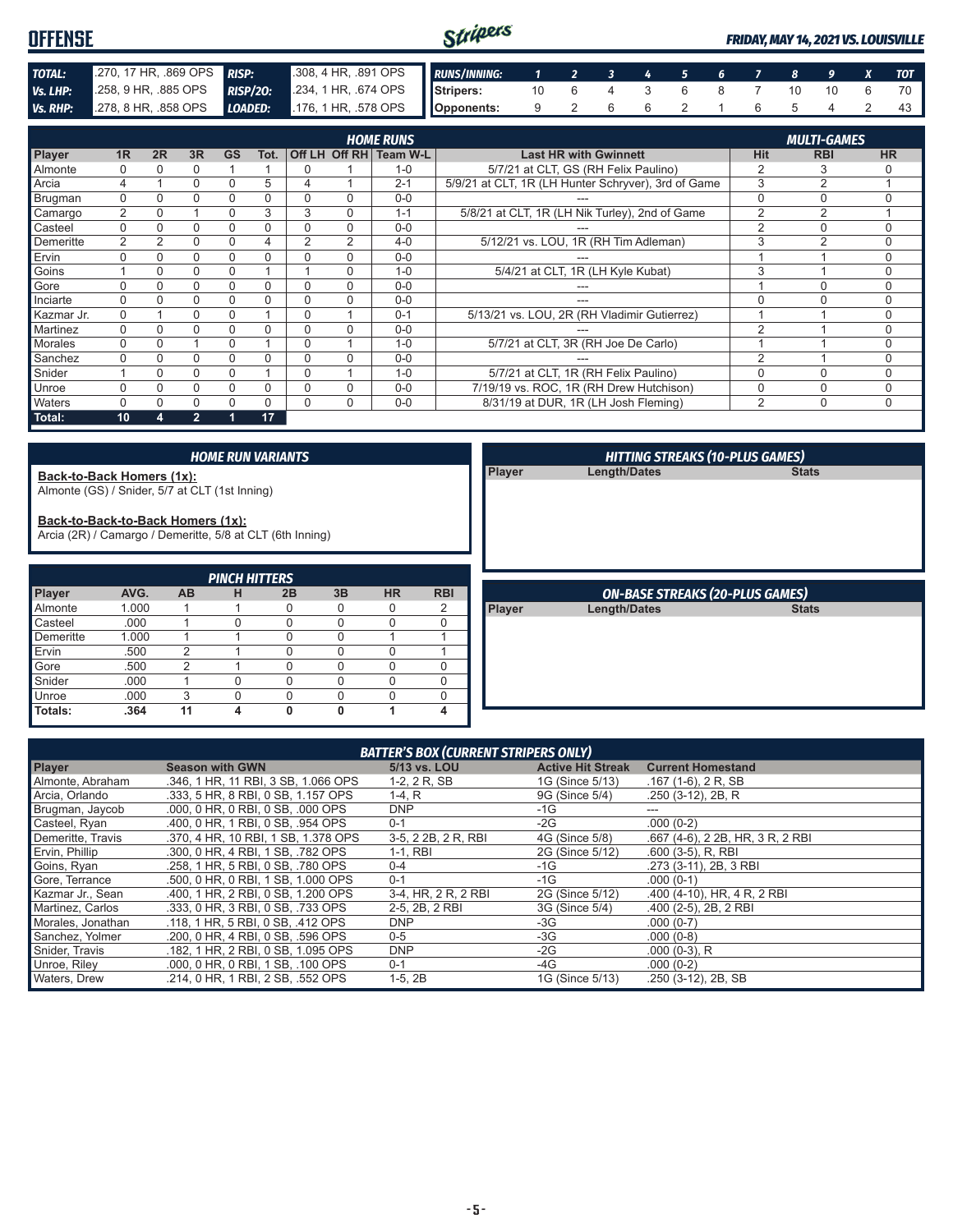## *ABRAHAM ALMONTE - OF - #7*

- **• Leaderboard:** As of 5/14, ranks among Triple-A East leaders in SB (T-2nd, 3), BB (4th, 10), R (T-3rd, 10), OBP (5th, .528), and RBI (T-6th, 11).
- **• 2021:** Plated the go-ahead RBI with a 12th-inning double on 5/4 at CLT, scored eventual decisive run on an error (won 10-9) ... Set a new single-game career high with 6 RBI on 5/7 at CLT (3-for-5, grand slam, 4 R).
- **• Spring Training:** .156, 3 2B, 1 3B, 3 R, 1 RBI, 1 SB, .595 OPS in 17G with Atlanta.
- **• 2020:** Played 7G with San Diego, batting .091 (1-for-11, 1 SB). **• Acquired:** MLB FA (10/30/20) ... Outrighted to the Braves Alternate Site on 3/26 ...
- Originally signed by the New York Yankees as a NDFA (7/2/05).
- **• MLB Career:** .237, 58 2B, 13 3B, 18 HR, 97 RBI, 25 SB in 376G with SEA, SD, CLE, KC, and ARI (2013-20).

## *ORLANDO ARCIA - INF - #13*

- **• Leaderboard:** As of 5/14, ranks among Triple-A East leaders in HR (1st, 5), TB (T-2nd, 29), R (T-3rd, 10), SLG (7th, .744), H (T-7th, 13), XBH (T-7th, 6), and OPS (8th, 1.157).
- **• 2021:** Has hit safely in all 9G with Gwinnett (.333, 5 HR, 10 R, 8 RBI, 1.157 OPS) ... On 5/9 at CLT, tied Gwinnett's single-game homer record with 3 solo blasts (3-for-4, 4 R, 4 RBI) ... Was the 3rd player in GWN history to homer three times.
- **• 2021 in MLB:** Was on Milwaukee's Opening Day roster and batted .091 (1-for-11, 1 RBI) in 4G before being traded to Atlanta on 4/6 (sent to Braves Alternate Site). **• Spring Training:** .191, 4 2B, 4 R, 6 RBI, .517 OPS in 19G with Milwaukee.
- **• 2020:** Spent 59 games with the Brewers, batting .260 (10 2B, 1 3B, 5 HR, 22 R, 20 RBI, 2 SB) ... Played in 2 Postseason games (.143, 1-for-7, 1 HR, 2 RBI).
- **• Acquired:** Via trade with Milwaukee in exchange for RHP Chad Sobotka and RHP Patrick Weigel (4/6/21) ... Originally signed by Milwaukee as a NDFA (10/22/10).
- **• MLB Career:** .244, 69 2B, 7 3B, 42 HR, 180 RBI, 39 SB in 542G with Milwaukee (2016-21) ... Played in the Postseason from 2018-20 (.295, 4 HR, 6 RBI in 13G).

## *JAYCOB BRUGMAN - OF - #14*

- **• Spring Training:** Did not play in Atlanta's MLB camp.
- **• 2020:** Was a non-roster invitee with the Chicago White Sox, but was not included on the 60-man player pool and did not play.
- **• 2019:** Hit .279 (22 2B, 1 3B, 24 HR, 66 RBI, .955 OPS) in 81 Triple-A games, playing for Norfolk (3G, released by Baltimore on 5/24) and Tacoma (78G, signed by Seattle on 6/1) ... 23 of his career-high 24 blasts came with the Rainiers.
- **• Acquired:** MiLB FA (12/26/20) ... Originally Oakland's 17th-round pick in 2013 out of Brigham Young University (Provo, UT).
- **• MLB Career:** .266, 2 2B, 0 3B, 3 HR, 12 RBI, 1 SB in 48G with Oakland (2017).

## *RYAN CASTEEL - C - #9*

- **• Spring Training:** Did not play in Atlanta's MLB camp.
- **• 2020:** Was not on the Braves' 60-man player pool, did not play.
- **• 2019:** Played 118G with Double-A Mississippi, batting .263 (21 2B, 2 3B, 21 HR, 73 RBI, .811 OPS) ... Ranked 2nd in the Southern League in homers and RBI, 3rd in slugging (.477) ... Was his 2nd career 20-homer season (hit 22 in 2013).
- **• Acquired:** MiLB FA (3/14/21) ... Originally Colorado's 17th-round pick in 2010 out of Cleveland State Community College (Cleveland, TN).

## *TRAVIS DEMERITTE - OF - #12*

- **• Leaderboard:** As of 5/14, ranks among Triple-A East leaders in HR (T-2nd, 4), XBH (T-2nd, 7), SLG (3rd, .926), OPS (3rd, 1.378), TB (T-6th, 25), R (T-8th, 8), and RBI (T-8th, 10).
- **• 2021:** Outrighted to Gwinnett on 2/21 and signed to a MiLB contract ... On 5/4 at CLT, tallied 5 RBI (3-for-6, HR) to set a GWN Opening Night record ... Homered in 3 straight games (#2-4) from 5/8-5/12, batting .400 (4-for-10, 4 RBI).
- **• Spring Training:** .133, 0 HR, 3 RBI, 1 SB, .467 OPS in 14G with Atlanta.
- **• 2020:** Hit .172 with 1 2B, 4 RBI in 18G with Detroit ... DFA'd on 2/5/21.
- **• 2019:** Made his Triple-A debut with Gwinnett and was an IL All-Star (.286, 20 HR, 73 RBI, .944 OPS in 96G) ... Has 1 of the 9 20-HR seasons in GWN history ... Traded to Detroit on 7/31, made his MLB debut (.225, 3 HR, 10 RBI in 48G).
- **• Acquired:** Off Waivers from Detroit (2/12/21) ... Originally Texas' 1st-round pick (30th overall) in 2013 out of Winder-Barrow High School (Winder, GA).
- **• MLB Career:** .217, 8 2B, 2 3B, 3 HR, 14 RBI, 3 SB with Detroit (2019-20).

## *PHILLIP ERVIN - OF - #18*

- **• Leaderboard:** As of 5/14, ranks 10th in Triple-A East in OBP (.481).
- **• 2021:** DFA'd on 3/28, outrighted to the Braves Alternate Site on 4/3.
- **• Spring Training:** .276, 0 HR, 2 RBI, 1 SB, .647 OPS in 18G with Atlanta.
- **• 2020:** Between Cincinnati and Seattle, hit .149 with 3 2B, 4 RBI, 1 SB in 37G ... DFA'd by the Reds (8/28), Mariners (12/16), and Chicago Cubs (2/20/21).
- **• Acquired:** Off waivers from the Chicago Cubs (2/22/21) ... Originally Cincinnati's 1st-round pick (27th overall) in 2013 out of Samford University (Homewood, AL).
- **• MLB Career:** .247, 26 2B, 8 3B, 17 HR, 68 RBI, 15 SB in 237G with CIN, SEA (2017-20) ... Talled 7 of his 8 career triples in 2019 (ranked 7th in NL).

## *RYAN GOINS - INF - #8*

- **• 2021:** Hit Gwinnett's first homer of the season on 5/4 at CLT (opposite field, solo) ... Set season highs for hits (3-for-4) and RBI (3) on 5/12 vs. LOU.
- **• Spring Training:** .391, 2 2B, 0 HR, 5 RBI, 0 SB, .960 OPS in 16G with Atlanta.
- **• 2020:** Played in 14G with the Chicago White Sox, batting .000 (0-for-9, 4 R) ... Spent most of the year at the Alternate Site in Schaumburg, IL.
- **• Acquired:** MiLB FA (2/25/21) ... Originally Toronto's 4th-round pick in 2009 out of Dallas Baptist University (Dallas, TX).
- **• MLB Career:** .228, 71 2B, 12 3B, 22 HR, 158 RBI in 555G with TOR, KC, CWS (2013-20) ... Played for TOR in 2015, 2016 Postseason (.146, 1 HR, 5 RBI in 14G).

## *TERRANCE GORE - OF - #5*

- **• Spring Training:** Did not play in Atlanta's MLB camp.
- **• 2020:** Logged 2G in his lone season with the Los Angeles Dodgers (0 PA).
- **• 2019:** With Kansas City, hit .275 (2 2B, 1 3B, 13 R, 1 RBI, 13 SB) in 37G ... All numbers were career highs (has just 1 hit in 19 plate appearances in his other 6 MLB seasons).
- **• Acquired:** MiLB FA (2/18/21) ... Originally Kansas City's 20th-round pick in 2011 out of Gulf Coast Community College (Panama City, FL).
- **• MLB Career:** .224, 2 2B, 1 3B, 0 HR, 1 RBI, 40 SB in 102G with KC, CHC, LAD (2014-20) ... Played in the Postseason with KC (2014-15) and CHC (2018), going 0-for-2 with 3 R, 5 SB ... Won World Series with the Royals in 2015.

## *SEAN KAZMAR JR. - INF - #4*

- **• Gwinnett Career:** Batting .269 (624-for-2320, 127 2B, 12 3B, 38 HR, 283 R, 272 RBI, 23 SB) in 670 games over 8 seasons ... Leads Gwinnett in career G, AB, H, TB (889), 2B, R, RBI ... Ranks 2nd in career 3B (12) ... Ranks 4th in career HR (38).
- **• 600 Club:** His 624 hits are 4th-most in Richmond/Gwinnett history (Larry Whisenton leads with 657 hits) ... Is one of 5 players in RICH/GWN history with 600 hits.
- **• 2021 with Atlanta:** Contract selected on 4/17, has spent 2 stints with Atlanta (4/17- 4/23, 5/4-5/7), going 0-for-2 ... Pinch hit on 4/17 at the Chicago Cubs, marking his first MLB appearance in 4,589 days since 9/23/08 with San Diego ... The last player with a bigger gap between MLB appearances was Ralph Winegarner (13 years, 14 days between 6/23/36 with CLE and 7/7/49 with STL).
- **• Spring Training:** .409, 3 HR, 9 RBI, 0 SB, 1.415 OPS in 25G with Atlanta.
- **• 2020:** Was an NRI to Braves Spring Training, but not on 60-man player pool.
- **• Acquired:** MiLB FA (12/7/20) ... Originally San Diego's 5th-round pick in 2004 out of the College of Southern Nevada. **• MLB Career:** .195, 1 2B, 0 3B, 0 HR, 2 RBI in 22G with San Diego (2008) and
- Atlanta (2021).

## *CARLOS MARTINEZ - C - #34*

- **• 2021:** Has hit safely in each of his first 3 career Triple-A games (.333, 5-for-15, 2B, 3 RBI) including multi-hit efforts in his last 2 games (5/6 @ CLT, 5/13 vs. LOU).
- **• Spring Training:** Did not play in Atlanta's MLB camp.
- **• 2020:** Was not on the Braves' 60-man player pool, did not play.
- **• 2019:** Played 63G for Double-A Mississippi, batting .198 (4 2B, 2 HR, 15 RBI, 3 SB) Joined Gwinnett for the IL Postseason on 9/6, but did not play. **• Acquired:** NDFA (11/21/12) out of Cartagena, Colombia.

## *JONATHAN MORALES - C - #20*

- **• 2021:** Tied his single-game career high with 5 RBI on 5/7 at CLT, going 2-for-6 with a 3-run HR (1) in the 9th.
- **• Spring Training:** .250, 0 HR, 1 RBI, 0 SB, 1.200 OPS in 12G with Atlanta.
- **• 2020:** Spent entire year at Braves Alternate Site in Gwinnett (no MLB debut) ... Played for Caguas of the Puerto Rican Winter League (.394, 3 HR, 9 RBI in 13G), earning PWL Postseason All-Star honors.
- **• 2019:** Hit .240 (13 2B, 2 HR, 27 R, 25 RBI) in 80G between Double-A Mississippi and Gwinnett ... Logged 1 game during the IL Playoffs (0-for-1, BB).
- **• Acquired:** Braves' 25th-round pick in 2015 out of Miami-Dade Community College.

### *YOLMER SANCHEZ - INF - #2*

- **• Spring Training:** .190, 0 XBH, 2 RBI, 1 SB, .451 OPS in 15G with Baltimore ... DFA'd on 3/27, released on 3/30.
- **• 2020:** Played 11G with the Chicago White Sox, batting .313 (3 2B, 1 HR, 1 RBI, 1.164 OPS) ... Made his MLB Postseason debut in the ALWCS (1G, no at-bat).
- **• Acquired:** MiLB FA (3/31/21) ... Originally a NDFA with Chi. White Sox (5/29/09). **• MLB Career:** .245, 113 2B, 24 3B, 32 HR, 215 RBI, 30 SB in 657G with the Chicago White Sox (2014-20).

## *TRAVIS SNIDER - INF - #26*

- **• Leaderboard:** As of 5/14, ranks tied for 5th in Triple-A East in walks (9).
- **• Spring Training:** Did not play in Atlanta's MLB camp.
- **• 2020:** Signed by Miami on 7/24 and reported to the Marlins' Alternate Site in Jupiter, FL, but was released on 8/27 and did not reach the Majors.
- **• 2019:** Played for Triple-A Reno in Arizona's system (.294, 22 2B, 4 3B, 11 HR, 41 RBI, 3 SB, .899 OPS in 93G).
- **• Acquired:** MiLB FA (2/26/21) ... Originally Toronto's 1st-round pick (14th overall) in 2006 out of Henry M. Jackson High School (Mill Creek, WA).
- **• MLB Career:** .244, 100 2B, 7 3B, 54 HR, 212 RBI, 22 SB in 630G with TOR, PIT (2008-15) ... Played for PIT in the Postseason from 2013-15 (.250, 1-for-4 in 3G).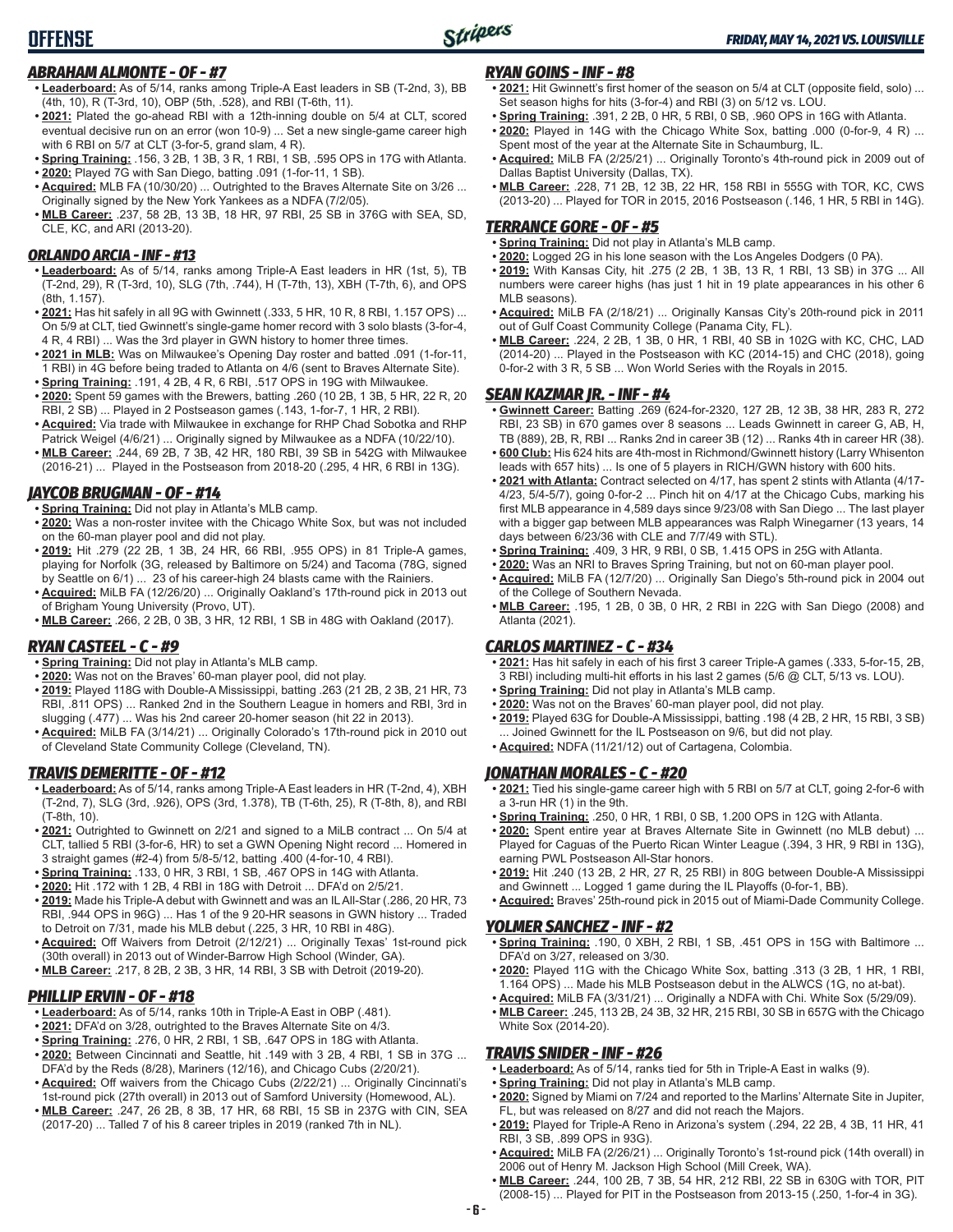## **OFFENSE**

## *RILEY UNROE - INF - #1*

**• Spring Training:** Did not play in Atlanta's MLB camp.

- **• 2020:** Was not on Braves' 60-man player pool ... Played for Brisbane in Australian Baseball League (.176, 0 HR, 3 R, 0 RBI in 6G).
- **• 2019:** Played for Advanced-A Florida, Double-A Mississippi, and Gwinnett, batting .281 (22 2B, 3 3B, 9 HR, 59 R, 60 RBI, 14 SB) in 128G ... Named Florida State League Midseason All-Star, Southern League Player of the Week (9/2/19), and MiLB.com Braves Organization All-Star.
- **• Acquired:** 2018 Rule 5 (LAA) ... Originally Tampa Bay's 2nd-round pick in 2013 out of Desert Ridge High School (Mesa, AZ).

## *DREW WATERS - OF - #11*

- **• MLB.com Prospect Ranks:** #2 (Braves Top 30), #29 (Top 100 Prospects).
- **• Spring Training:** .500, 1 2B, 0 HR, 2 RBI, 1 SB in 4G with Atlanta.
- **• 2020:** Spent entire year at Braves Alternate Site in Gwinnett (no MLB debut).
- **• 2019:** Hit .309/.360/.459, 40 2B, 9 3B, 7 HR, 80 R, 52 RBI, 16 SB in 134G with Double-A Mississippi and Gwinnett ... Won Southern League Batting Title (.319, best in MIS history) and Most Valuable Player (1st in MIS history) ... Ranked among MiLB top 5 in doubles (T-3rd, 40) and hits (5th, 163).
- **• Acquired:** Braves' 2nd-round pick in 2017 out of Etowah High School (Woodstock, GA) ... Named Gatorade Georgia Baseball Player of the Year in 2017.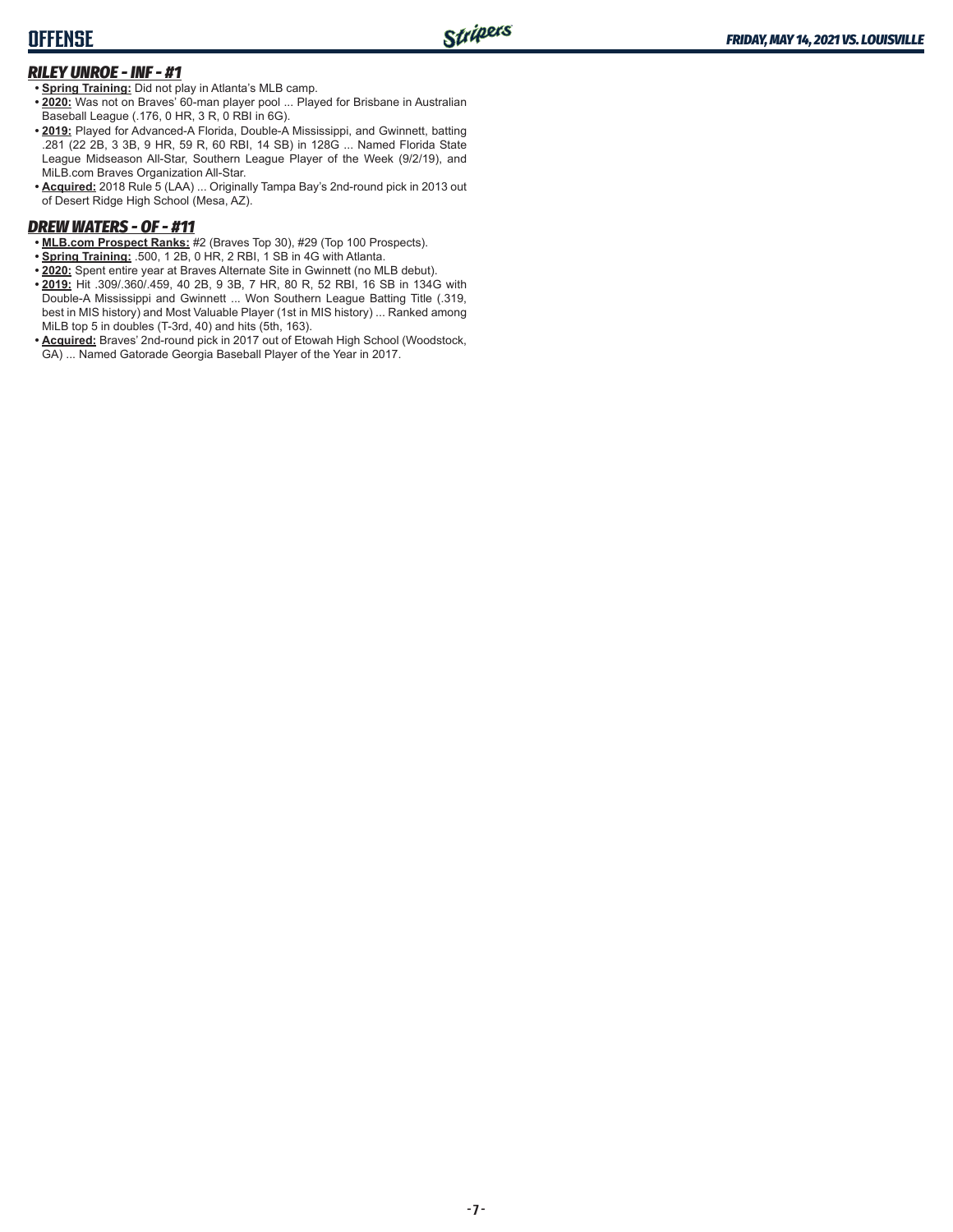## **SEASON SUMMARY**



## **TEAM HIGHS & LOWS**

| <b>OFFENSE:</b>  |  |
|------------------|--|
|                  |  |
|                  |  |
|                  |  |
|                  |  |
|                  |  |
|                  |  |
|                  |  |
|                  |  |
|                  |  |
|                  |  |
|                  |  |
|                  |  |
|                  |  |
|                  |  |
|                  |  |
|                  |  |
| <b>PITCHING:</b> |  |
| <b>DEFENSE:</b>  |  |

## **TEAM MISCELLANEOUS**

Most Caught Stealing, Game None

## **INDIVIDUAL HIGHS & LOWS**

| <b>HITTING (GAME):</b> |  |
|------------------------|--|
|                        |  |
|                        |  |
|                        |  |
|                        |  |
|                        |  |
|                        |  |
|                        |  |
|                        |  |
|                        |  |
|                        |  |
|                        |  |
|                        |  |
|                        |  |

#### **PITCHING (GAME):**

#### **DEFENSE (GAME):**

## **STREAKS**

| OFFENSIVE (LONGEST IN 2021 ONLY): |  |
|-----------------------------------|--|
|                                   |  |
|                                   |  |
|                                   |  |
|                                   |  |
|                                   |  |
|                                   |  |

## **PITCHING (LONGEST IN 2021 ONLY):**

## **LAST TIME IT HAPPENED (GWINNETT REGULAR-SEASON HISTORY)**

| <u>INDIVIDUAL OFFENSE:</u>  |                                                                                 |  |
|-----------------------------|---------------------------------------------------------------------------------|--|
|                             | <b>Never</b>                                                                    |  |
|                             |                                                                                 |  |
|                             |                                                                                 |  |
|                             |                                                                                 |  |
|                             |                                                                                 |  |
|                             |                                                                                 |  |
|                             |                                                                                 |  |
|                             | Homers, Both Sides of Plate Mel Rojas Jr. (7/7/16 at Charlotte)                 |  |
|                             |                                                                                 |  |
|                             |                                                                                 |  |
|                             | Back-to-Back-to-Back Homers  Arcia/Camargo/Demeritte (5/8/21 at Charlotte)      |  |
|                             |                                                                                 |  |
|                             |                                                                                 |  |
|                             |                                                                                 |  |
|                             |                                                                                 |  |
|                             |                                                                                 |  |
|                             |                                                                                 |  |
|                             |                                                                                 |  |
|                             |                                                                                 |  |
|                             |                                                                                 |  |
|                             |                                                                                 |  |
| <b>INDIVIDUAL PITCHING:</b> |                                                                                 |  |
|                             |                                                                                 |  |
|                             |                                                                                 |  |
|                             | 9.0-Inning No-Hitter (Solo)Todd Redmond (5/28/10 at Louisville)                 |  |
|                             | 9.0-Inning No-Hitter (Comb.)  Wooten/Marksberry/Ramirez (6/30/16 at Louisville) |  |
|                             |                                                                                 |  |

7 Consecutive Starts with Win................................ Bryse Wilson (7/21/19-Current) 25.0-Inning Scoreless Streak ......................Stephen Marek, 25.1 IP (6/6/10-8/2/10)

| <b>TEAM OFFENSE:</b> |  |
|----------------------|--|
|                      |  |

## **TEAM PITCHING:**

**TEAM DEFENSE:** Turn a Triple Play 5/28/19 at Toledo